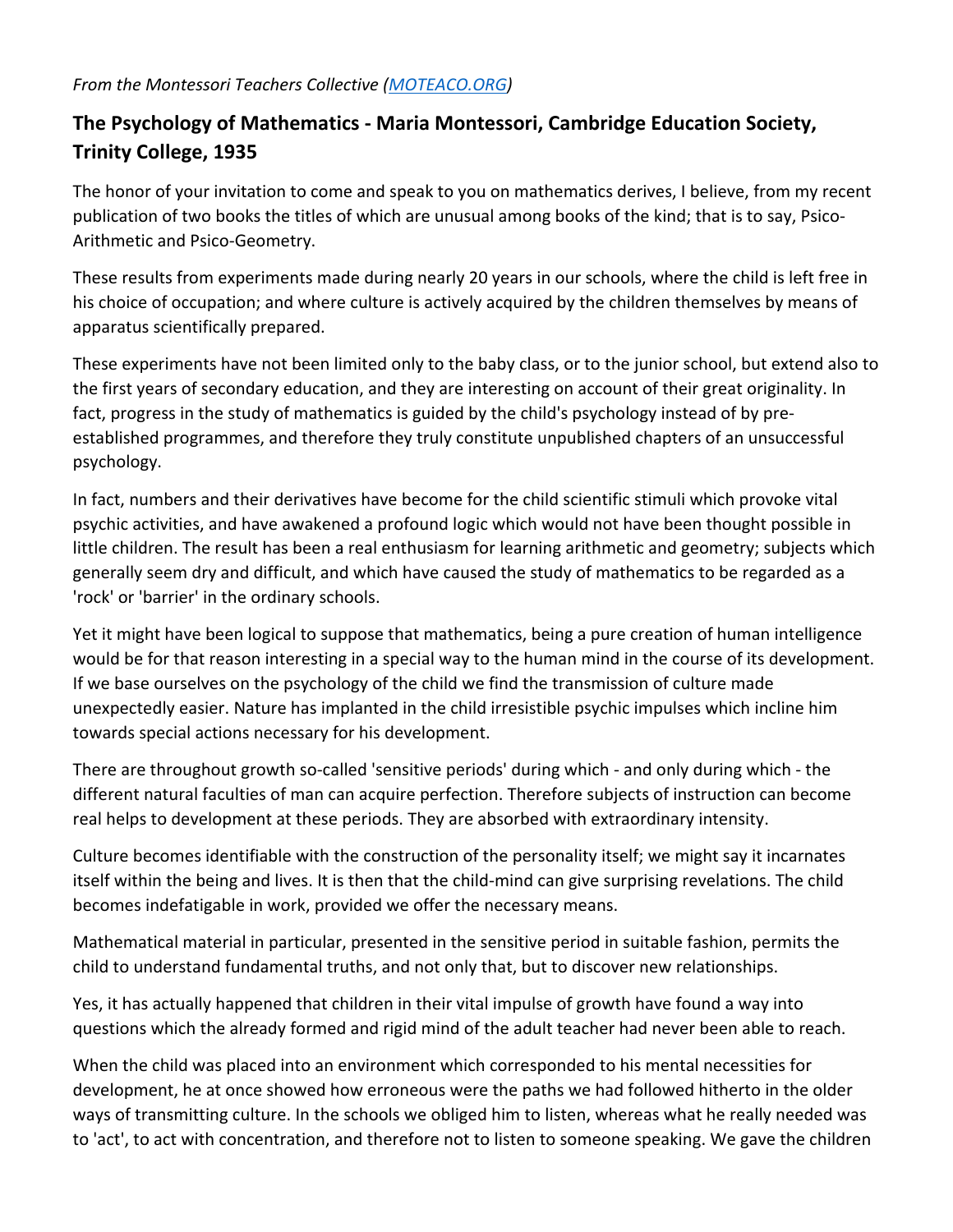things which were too simple for the level their intelligence had reached, and this bored instead of interesting them.

Here is one of the most important points: we have to give the children more difficult things to interest them. The level of work in ordinary schools is proportionate not to the true capacities of the child, but to defenses which his mind sets up against an erroneous method of teaching.

Once this truth had been understood, it became my aim to study ways of putting children's minds in contact with superior ideas which they had not been formerly allowed to reach; analyzing all the difficulties and presenting them separately by means of concrete apparatus. That is to say, to 'materialize the abstractions', abstractions that are not in themselves inaccessible to the child, but which need a material bridge to lead to their comprehension and penetration.

In this way children of nine have been able to take an interest in algebra and in the fourth and fifth powers of the binomial; in the extraction of cube roots going to many figures.

These materializations did not keep the child's mind away from abstractions. What they did was lead to abstraction, giving a point of departure materially clear and capable of experimental verification.

Generally children in the schools do not arrive at the true abstractions of arithmetic, but merely learn by heart abstract formulae, which they have not understood and which therefore are uninteresting. Instead the materialization makes one penetrate into the understanding of the idea and therefore it is a bridge which leads truly toward the abstract world. Hence problems and formulae which in the ordinary school are communicated to the children by the teacher's voice are here materialized in a group of objects.

Placed in contact with this material the child shows two fundamental things. One is that 'understanding' having grasped the idea and learned it (which is the final point aimed at in the ordinary methods of instruction) - represents in the process of his growth only the first step of a prolonged and repeated activity. The child is like a sportsman who hunts for hours and hours, or an athlete, rejoicing day after day in his favorite exercise. That is to say, the child, after having understood, becomes a student of the question, and an enthusiastic worker in it.

The second thing we noticed was that the child's mentality and his capacity for understanding are, during the sensitive periods in which certain subjects can be learned, much greater than those of adults.

In fact, the material was constructed to communicate certain special basic truths.

But the child, in the prolonged use which he made with this material, discovered truths which it had never been our intention to include within it; and these truths discovered by the child contained surprises even for the teacher, who was often completely ignorant that these cases existed.

Theorems, corollaries and the questions asked by the child, were often so new that they could not be found in the text-books which are used in elementary and secondary schools. This caused our teachers to go and ask professors of mathematics to give them the explanation. "Look, sir", said one, "a child in my class has discovered that the square constructed on the diagonal of another square has an area twice the latter. He also found that the equilateral triangle which has the height of another for its side, is threequarters of this other, and that the theorem of Pythagoras is applicable not only to squares, but to all regular polygons. Is this true?"